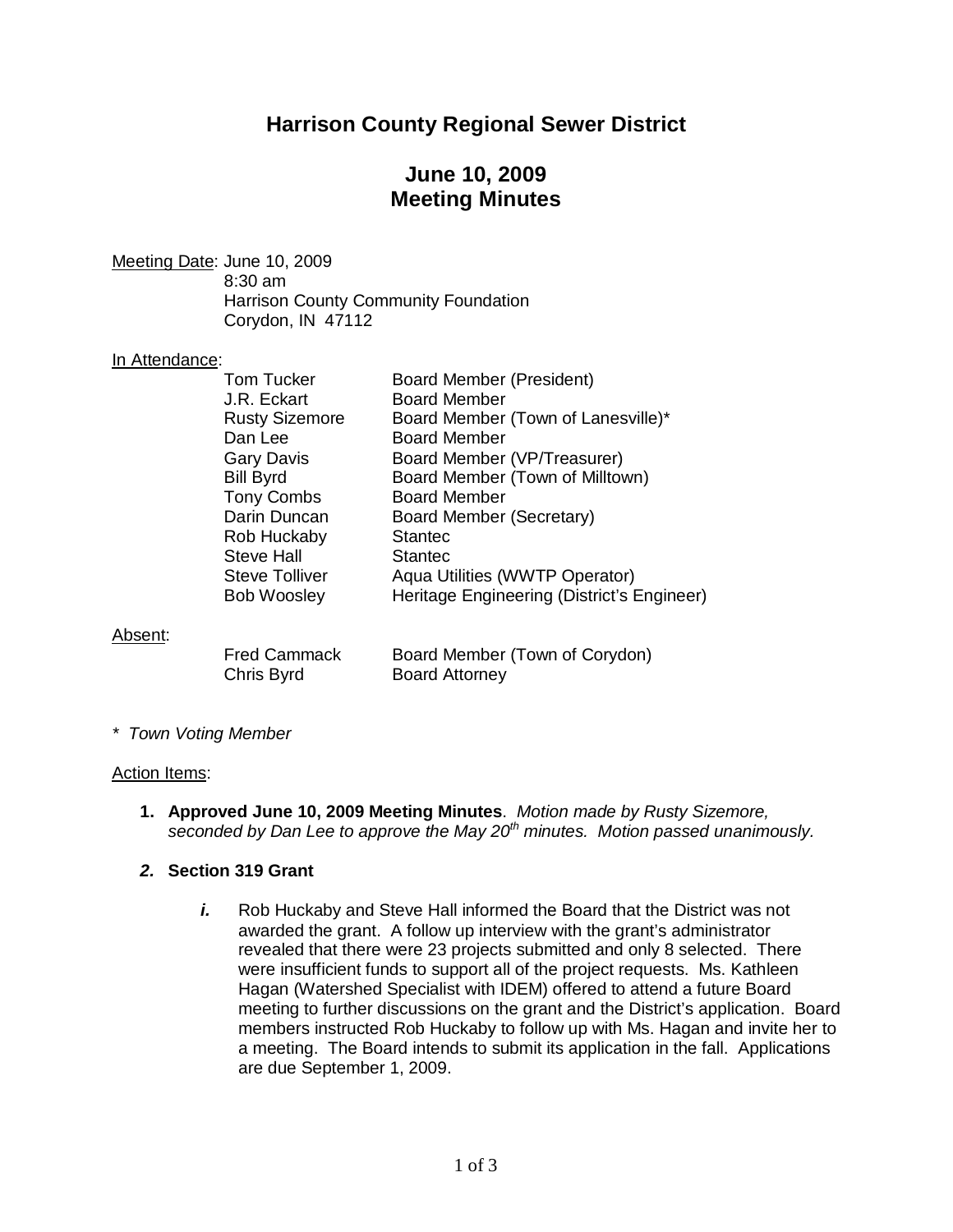*ii.* **Stormwater Demonstration Project at Lanesville School Campus.** The Board was disappointed that the grant was not secured. However, the Board still wishes to pursue the work proposed at the Lanesville School Campus. An application will be made to the Harrison County Community Foundation for this proposed project. *Rob Huckaby will prepare the grant application and submit to HCCF by the July deadline. A follow up meeting with the Lanesville School Board will also be held to explain the Board's intentions for moving forward and to garner a letter of support for the HCCF grant application.*

## **3. Berkshire WWTP Operations Report:**

- **i. Skimmer:** Steve Tolliver stated the plant continues to suffer from too much grease in the system from the users of the mobile home park. Steve proposed a new skimmer be installed to help offset the problems. The cost of the skimmer is \$615. *A motion was made by Darin Duncan, seconded by Gary Davis to allow Aqua to proceed with installation of the new skimmer. Motion passed unanimously.*
- *ii.* **Generator (Used) & Electric Separation:** Steve presented several options for installing the used generator and separating the electric between the pump station and plant. See attached handout that was distributed at the meeting. JR Eckart said a fuel tank warmer should be considered. Steve stated that the trailer and generator will be parked next to a power source and a fuel tank heater was included. The Board determined the best option was installation of the generator on a trailer that would allow for portability and allow the generator to be used in other locations if necessary. *A motion was made by Gary Davis, seconded by Tony Combs to proceed with Option No. 3 at a cost of \$14,250. Motion passed unanimously.*

HCCF Grant Application: The Board determined that application would be made to the HCCF for a grant to cover the cost of the used generator and separation of the electric between the plant and pump station.

## **4. New Salisbury Area Project Funding Update (July 6 th Commissioner Presentation Material):**

- **i.** Bob Woosley presented the handout material to be used at the July  $6<sup>th</sup>$ presentation to Commissioner's for project funding and support. Discussion was held about possible other information to be added to the handout. Details of the project costs (i.e. survey, design, easement plats) will be broken out individually. A chart will be created to show all items. Bob will revise and send out to all Board members for review and comment prior to the next meeting. Information will be finalized at the next meeting.
- **ii.** The Board will attend the next meeting of the Economic Development Corporation to obtain their support for the project. It was discussed that the next EDC meeting may not be held until after the July  $6<sup>th</sup>$  Commissioner's Mtg. If that is the case it may postpone the presentation to the Commissioner's until after presentation has been made to the EDC.